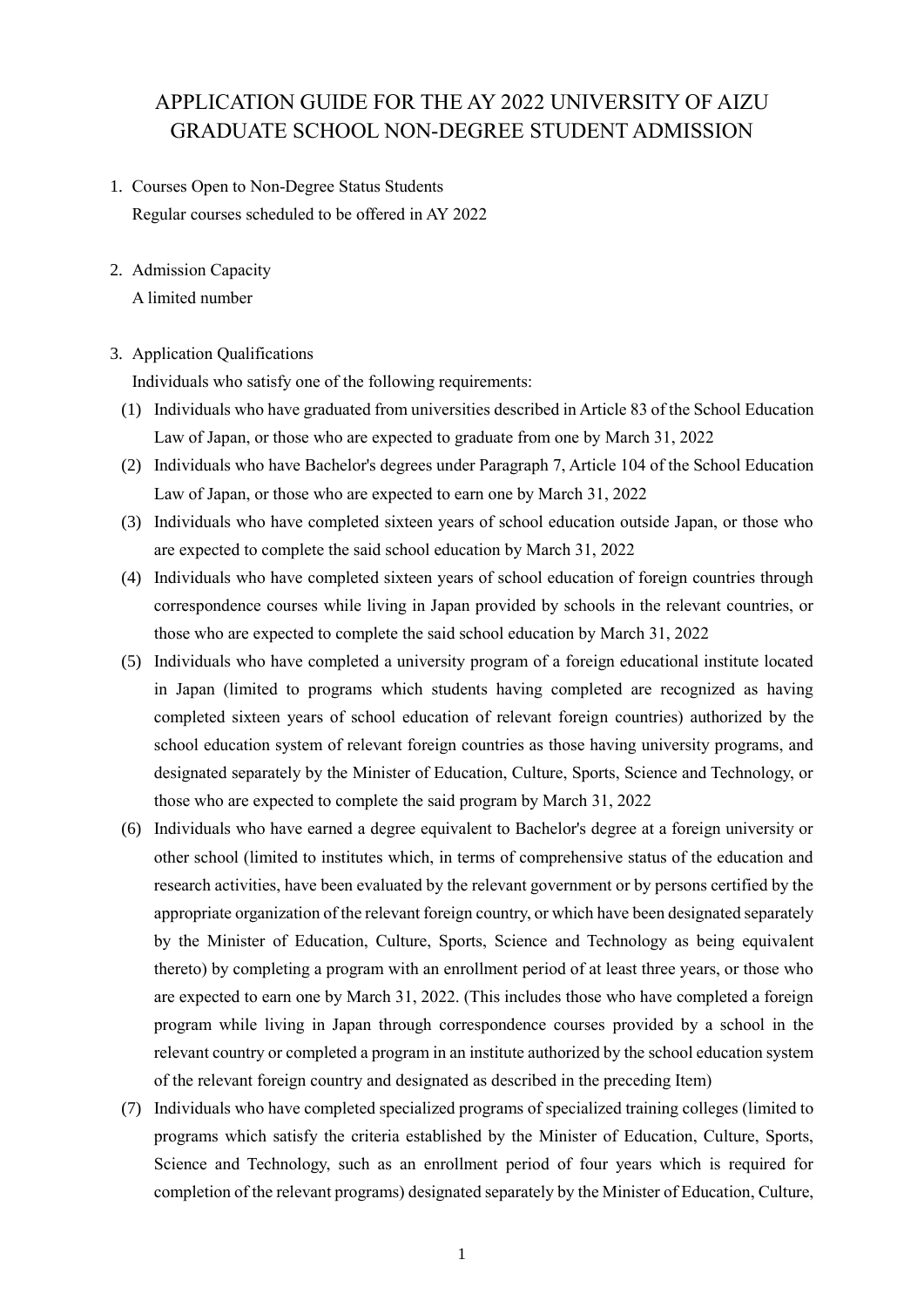Sports, Science and Technology, after the date determined by the Minister of Education, Culture, Sports, Science and Technology, or those who are expected to complete the said program by March 31, 2022

- (8) Individuals who are designated by the Minister of Education, Culture, Sports, Science and Technology, under the Ruling on the Implementation of the School Education Law of Japan, Item 6, Paragraph 1, Article 155 (Notification No. 5, Ministry of Education, 1953)
- (9) Individuals who have been admitted to graduate schools in accordance with the provisions of Paragraph 2, Article 102 of the School Education Law of Japan, and who have been recognized by the University of Aizu Graduate School as having scholastic ability appropriate for education at the University of Aizu Graduate School
- (10) Individuals who will have reached the age of 22 as of March 31, 2022 and are recognized by the University as having academic achievements equal to or higher than those of a university graduate through an individual inspection of the admission qualifications
- (11) Individuals satisfying any of the following requirements as of March 31, 2022 and who are recognized as having earned academic credits for courses designated by the University of Aizu Graduate School with excellent results
	- a. Individuals who have been enrolled at a university described in Article 83 of the School Education Law of Japan for at least three years
	- b. Individuals who have completed 15 years of course work of school education abroad
	- c. Individuals who have completed 15 years of school education of foreign countries through correspondence courses while living in Japan provided by schools in the relevant countries
	- d. Individuals who have completed a university program of a foreign educational institute located in Japan (limited to programs which students having completed are recognized as having completed 15 years of school education of relevant foreign countries) authorized by the school education system of relevant foreign countries as those having university programs, and designated separately by the Minister of Education, Culture, Sports, Science and Technology
- \* With regard to applicants for the AY 2022 2nd Quarter Admission, the date, "March 31, 2022", shall be read as "May 31, 2022" in the application qualifications described above. For applicants for the AY 2022 3rd Quarter Admission, the date, "March 31, 2022", shall be read as "September 30, 2022". For applicants for the AY 2022 4th Quarter Admission, the date, "March 31, 2022", shall be read as "November 30, 2022".

### 4. Application Procedures

(1) Application Method

Applications must be submitted in person or by postal service.

In the case that you will bring the applications directly to the University, please submit the documents to the Student Recruiting Section of the Student Affairs Division. Applications will be accepted from 9:00 a.m. to 5:00 p.m. (excluding non-working days for the University).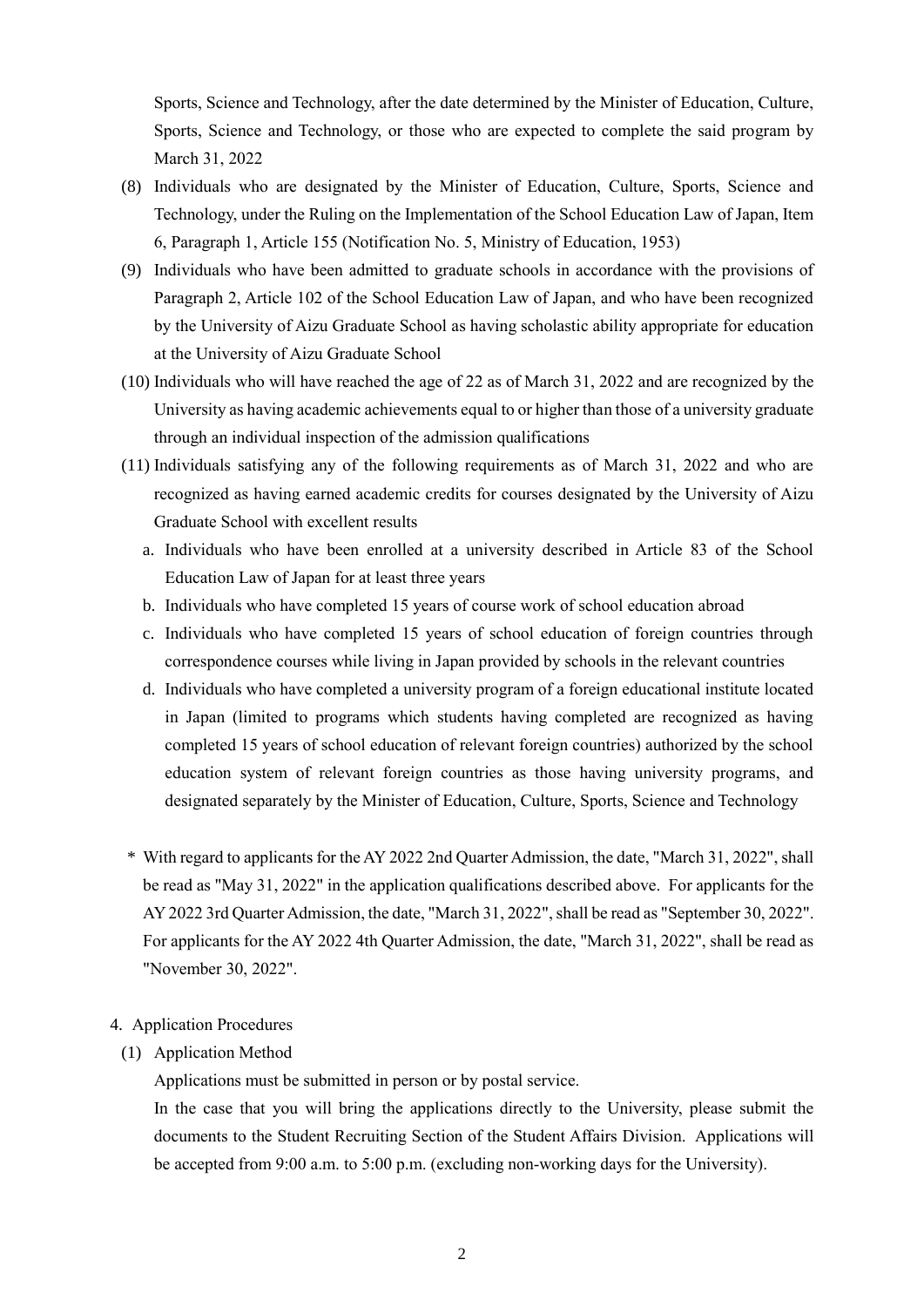(2) Deadlines for Completion of Application Procedures

(Applicants residing in Japan)

1st Quarter Admission: Friday, February 4, 2022 (as postmarked on the envelope) 2nd Quarter Admission: Friday, April 22, 2022 (as postmarked on the envelope) 3rd Quarter Admission: Friday, August 5, 2022 (as postmarked on the envelope) 4th Quarter Admission: Friday, October 21, 2022 (as postmarked on the envelope) (Applicants residing outside Japan) 1st Quarter Admission: Friday, October 22, 2021 2nd Quarter Admission: Friday, February 4, 2022 3rd Quarter Admission: Friday, April 22, 2022 4th Quarter Admission: Friday, August 5, 2022

(3) Applications must be sent to:

Student Recruiting Section, Student Affairs Division, The University of Aizu Tsuruga, Ikki-machi, Aizu-Wakamatsu City, Fukushima, 965-8580 JAPAN

- (4) Application Documents (Fill in the provided forms clearly either in Japanese or in English.)
	- a. Admission Application Form (prescribed form)
	- b. Application Fee: 9,800 yen (for AY 2021)

The application fee should be paid to the bank account designated by the University of Aizu as noted below. Please make sure to attach proof of payment of the fee to the back of the admission application form.

(Applicants residing in Japan)

Bank Name: Toho Bank, Aizu Branch Account Number: 2268703 Account Holder: The University of Aizu SWIFT code: TOHOJPJT

(Applicants residing outside Japan)

Bank Name: Mizuho Bank, LTD., Aizu Branch Account Number:1178709 Account Holder: The University of Aizu SWIFT code: MHCBJPJT

- \* For notes on money transfers to be made by applicants residing outside Japan, please refer to item a. of (5) "Points to note" below.
- \* The application fee for AY 2022 (the amount and the method of payment) is subject to change.

c. Academic Transcript and (Expected) Graduation Certificate issued by the highest educational institute in which an applicant was (have been) enrolled. An applicant from a foreign university must also submit (Expected) Certificate of Bachelor's degree.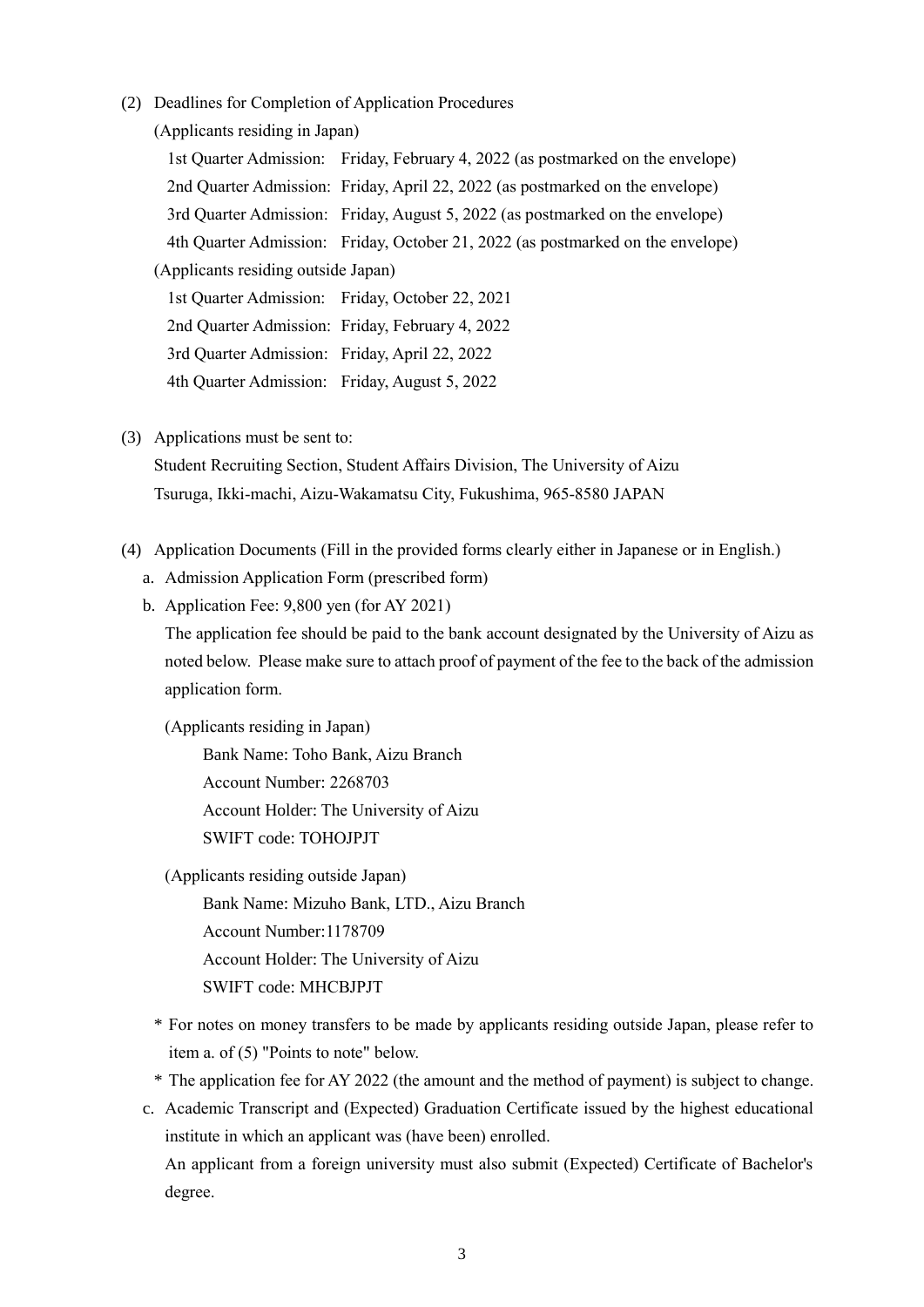- \* Not necessary for those who are expected to graduate from the University of Aizu by the end of March or the end of September, 2022.
- d. Curriculum Vitae (prescribed form)
	- \* Not necessary for those who are expected to graduate from the University of Aizu by the end of March or the end of September 2022.
- e. A copy of an official certificate of English proficiency test (TOEIC, TOEFL, IELTS, Duolingo, etc.) from within two years of the application deadline
- \* (Applicants without Japanese citizenship) Following documents are also required.
	- f. Statement of Financial Support (prescribed form) The provided form should be filled out by applicant's sponsor.
	- g. Documents proving assets of applicant's sponsor. Some examples of the proof are listed below.
		- Certification of the balance of a sponsor's account issued by a financial institute written in English. The sponsor's name, account balance and the date have to be included in the certification.
		- Certification of employment and annual income of a sponsor issued by the sponsor's employer written in English.
	- h. A photocopy of a passport, a certificate of residence, or residence card. Some examples of the proof are listed below.
		- The page of applicant's passport carrying applicant's name and nationality.
		- Certificate of residence (including permanent residence address).
		- Applicant's residence card or identity card.
- (5) Points to note
	- a. When paying by international remittance, please assure that the remitter name is identical to the applicant name, that the amount deposited in the designated account is 9,800 yen, and attach documents verifying this remittance to the application package.

If the remitter name is different from the applicant name, contact the Student Recruitment Section  $\leq$  admission  $\omega$ -aizu.ac.jp>. If possible, add a comment to the remarks field on the remittance request form that the remittance is an application fee.

Since an application cannot be accepted if the full examination fee is not received due to the deduction of remittance fees, make certain to inform the financial institution that the applicant will bear all remittance fees.

Further, please note that in the event that the bank where the remittance is requested cannot directly transfer funds to the account specified by the University, intermediary financial institutions will require payment of handling fees.

b. Incomplete applications will not be accepted. Once received, any change in the contents of the application documents will not be accepted.

In the case of a change in applicant's address or contact address, an applicant should report this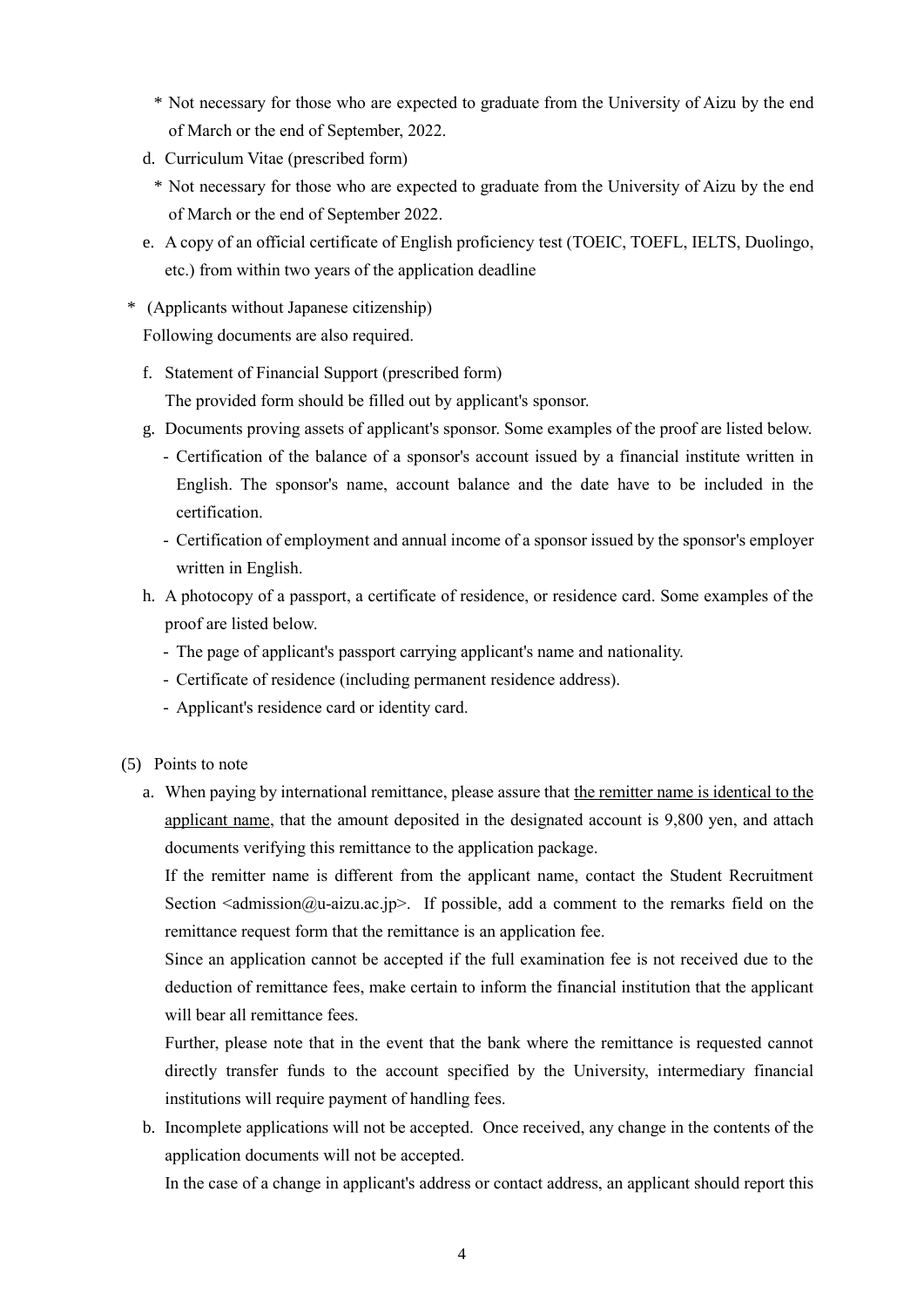information immediately to Student Recruiting Section of the University of Aizu.

- c. Late applications will not be accepted.
- d. Once received, the application documents and application fee will not be returned under any circumstances.
- e. Should any false statements be discovered in the application documents, admission may be denied, even if admission has been approved.
- f. Applicants with handicaps who may require special considerations to be given for studying at the University must submit a consultation application (no prescribed form) that describes the items listed below to the Student Affairs Division of the University of Aizu.
	- Applicant's name and address (including applicant's contact telephone number)
	- The name of the educational institute from which the applicant graduated
	- Types and seriousness of disability (those who receive medical treatment must attach a medical certificate.)
	- Specific items requiring special considerations for studying at the University
	- Special measures that had been taken at the educational institute, etc. from which the applicant graduated
	- The applicant's state in daily life
- g. International students must apply for enrollment in courses for a total of at least six academic credits per quarter. (Registration for 10 hours or more in real-time class per week is required to obtain the status of residence for study in Japan.)
- 5. Selection Method

Successful applicants shall be selected based on screening of documents submitted. If there is something unclear about the documents, applicants may be asked detailed questions over the phone, e-mail, Skype, etc. Even if an applicant passes the selection process, admission to the University of Aizu will be revoked if the applicant is unable to receive a certificate of eligibility for residence in Japan due to reasons such as their lack of ability to pay their expenses.

6. Announcement of Successful Applicants

A notification shall be made to each successful applicant after the selection.

## 7. Admission Procedures

- (1) Admission Procedures and the Period for Completion of Admission Procedures Documents necessary for admission and the period for completion of admission procedures will be notified when the successful notification is sent to each successful applicant. Should any individual fail to complete the admission procedure by the prescribed date, the individual shall be regarded as having declined enrollment in the University.
- (2) Where to Complete the Procedure: Student Recruiting Section, Student Affairs Division, The University of Aizu